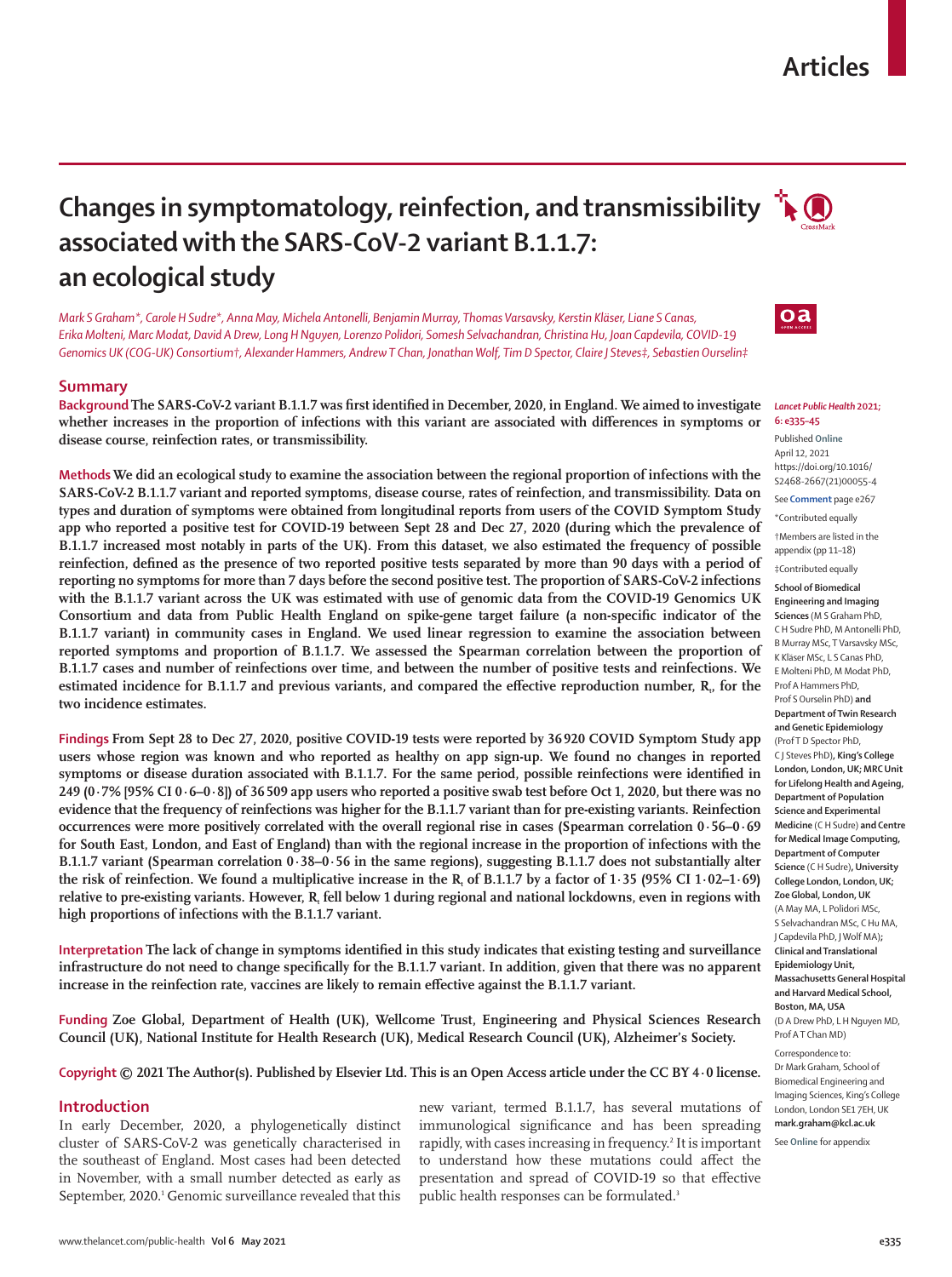## **Research in context**

#### **Evidence before this study**

To identify existing evidence on the SARS-CoV-2 B.1.1.7 variant, we searched PubMed and Google Scholar for articles published between Dec 1, 2020, and Feb 1, 2021, using the keywords "COVID-19" AND "B.1.1.7" with no language restrictions, finding 281 results. We did not find any studies that investigated B.1.1.7-associated changes in symptoms or their severity and duration, but found one study showing that the B.1.1.7 variant did not change the ratio of symptomatic to asymptomatic infections. We found six articles describing laboratory-based investigations of the responses of the B.1.1.7 variant to vaccine-induced immunity, but no work investigating what this means for natural immunity and the likelihood of reinfection outside the laboratory. We found five articles that showed increased transmissibility of the B.1.1.7 variant. Other identified studies were not relevant.

## **Added value of this study**

To our knowledge, this is the first study to explore changes in symptom type and duration and community reinfection rates associated with the B.1.1.7 variant. We used self-reported symptom logs from 36920 users of the COVID Symptom Study app who reported positive test results between Sept 28 and Dec 27, 2020. The B.1.1.7 variant was not associated with changes in the COVID-19 symptoms reported, nor their

Preliminary evidence from epidemiological studies suggests that the B.1.1.7 variant is more transmissible than pre-existing variants. Davies and colleagues<sup>4</sup> found the B.1.1.7 variant to be 43–90% (95% CI 38–130) more transmissible than pre-existing variants, and Volz and colleagues have shown that the B.1.1.7 variant increases the effective reproduction number, R<sub>v</sub>, by a factor of 1·5–2·0.5 Evidence suggests that the B.1.1.7 variant increases the risk of admission to hospital and death.<sup>6</sup> However, much is still unknown. From a public health perspective, it is crucial to understand whether the B.1.1.7 variant necessitates changes to existing measures for disease monitoring and containment. For instance, changes to symptomatology could require modifications to symptomatic testing programmes to ensure that new cases are identified, and changes to disease duration could require changes in the duration of isolation required for infected individuals. It is important for modelling and forecasting to understand whether the B.1.1.7 variant alters the rate of reinfection. Early estimates of the transmissibility of the B.1.1.7 variant are uncertain and additional estimates using independent data sources are needed. Furthermore, it is important to understand how these findings will affect measures to control the spread of the pandemic using non-pharmaceutical interventions, such as lockdowns.

We aimed to investigate the symptomatology, disease course, rates of reinfection, and transmissibility of the B.1.1.7 variant in the UK population.

duration. We also did not find evidence for an increase in reinfections in the presence of the B.1.1.7 variant. We found a multiplicative increase in the effective reproduction number,  $R_{\nu}$ of the B.1.1.7 variant by a factor of 1·35 (95% CI 1·02–1·69) compared with pre-existing variants. However, we found that  $R_t$ fell below 1 during regional and national lockdowns, even in regions with high proportions of infections with the B.1.1.7 variant.

## **Implications of all the available evidence**

Our findings suggest that existing criteria for symptomatic COVID-19 testing need not change as a result of the increase in infections with the B.1.1.7 variant. Building on the results of laboratory studies, the finding that reinfection is not more likely in the presence of the B.1.1.7 variant suggests that immunity developed from infection with pre-existing variants is likely to protect against the B.1.1.7 variant and that vaccines will probably remain effective against this new variant. Our results add to the emerging consensus that the B.1.1.7 variant has increased transmissibility. The finding that  $R_t$  fell below 1 during regional and national lockdowns, even in regions with high levels of infection with the B.1.1.7 variant, requires further investigation to establish the factors that enabled this decrease and thus to inform countries seeking to control the spread of the B.1.1.7 variant.

## **Methods**

## **Study design and participants**

We did ecological studies to assess the symptoms, disease course, rates of reinfection, and transmissibility associated with increasing proportions of infections with the B.1.1.7 variant in the UK population. We used data from the COVID Symptom Study,<sup>7</sup> a longitudinal dataset providing symptom reports and test results from a population of more than 4 million adults living in the UK, in combination with surveillance data from the COVID-19 Genomics UK (COG-UK) Consortium<sup>8</sup> and a spike-gene target failure (SGTF) correlate in community testing data.

The study was approved by the King's College London Ethics Committee (REMAS ID 18210, review reference LRS-19/20-18210). All participants provided consent through the COVID Symptom Study app.

### **Data sources**

Longitudinal data were prospectively collected through the COVID Symptom Study app, developed by Zoe Global with input from King's College London (London, UK), Massachusetts General Hospital (Boston, MA, USA), and Lund and Uppsala Universities (Sweden). The app<sup>7</sup> guides users through a set of enrolment questions, establishing baseline demographic and health information. Users are asked to record each day whether they feel physically normal and, if not, to log any symptoms. After a user reports any symptoms, they are asked "Where are you right now?", with the options "At home", "At hospital with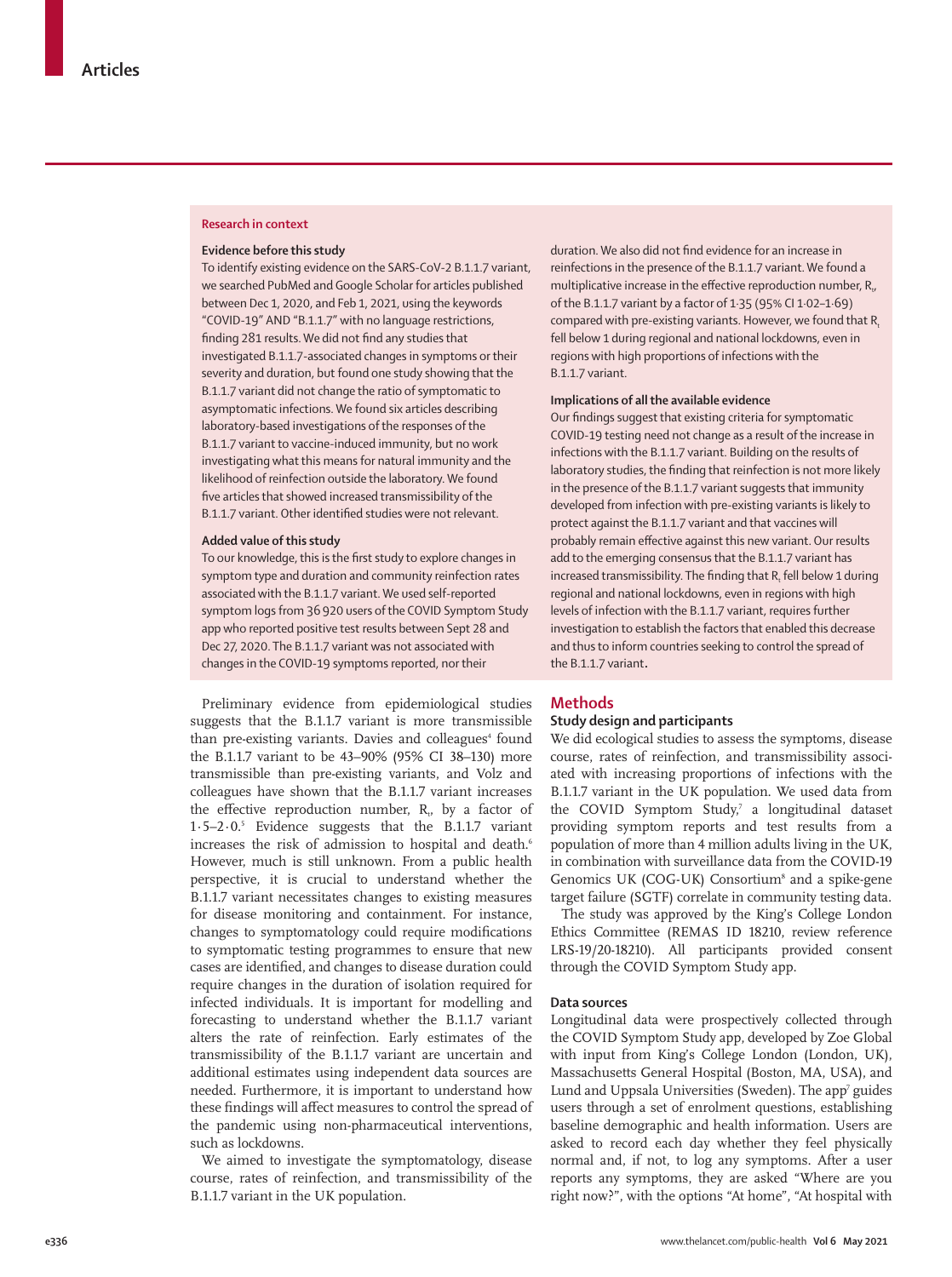suspected COVID-19 symptoms", or "Back from hospital". Users are also asked to maintain a record of any COVID-19 tests and their date, type, and result in the app. Users are able to record the same data on behalf of others, such as family members, to increase data coverage among those unlikely to use mobile apps, such as older adults. We included users living in the UK who had logged responses through the app at least once in the period between Sept 28 and Dec 27, 2020.

We used data released on Jan 13, 2021, from COG-UK to extract time-series of the percentage of daily cases resulting from the B.1.1.7 variant in Scotland, Wales, and each of the seven National Health Service (NHS) regions in England. Northern Ireland was excluded because of the low number of samples in the COG-UK dataset. These data were produced by sequencing a sample of PCR tests done in the community. Because of a delay of around 2 weeks<sup>2</sup> between PCR tests and genomic sequencing, we used data only from samples taken up to Dec 31, 2020, to avoid censoring effects.

Additionally, we used data from Public Health England on the probable new variant captured in community cases in England according to SGTF. One of the spike gene mutations in the B.1.1.7 variant has been observed to cause an SGTF in the test used in three of England's large laboratories for the analysis of community cases.<sup>1</sup> This failure results in a marker that is sensitive, but not necessarily specific, to the B.1.1.7 variant, as other circulating variants also contain the mutation leading to an SGTF. Comparison with genomic data shows that, from Nov 30, 2020, onwards, more than 96% of cases with the SGTF were from the B.1.1.7 variant.<sup>9</sup> The proportion of SGTF cases is made available in England for each of the 316 lower-tier local authorities. We grouped these data into each NHS region using a population-weighted average to enable integration with other data sources.

# **Statistical analysis**

To assess whether the symptomatology of infection with the B.1.1.7 variant differed from that of previous variants, we investigated the change in symptom reporting from Sept 28 to Dec 27, 2020, covering 13 complete weeks over the period when the proportion of infections with the B.1.1.7 variant grew most notably in the NHS regions of London, South East, and East of England. For each week, in every region considered, we calculated the proportion of users reporting each symptom. Users were included in a week if they had reported a positive swab result (by PCR or lateral-flow test) in the period 14 days before or after that week. For each region and symptom, we did a linear regression, examining the association between infections and the B.1.1.7 variant as a proportion of total SARS-CoV-2 infections in that region (independent variable) and the proportion of users reporting the symptom (dependent variable) over the 13 weeks considered. We adjusted for the age and sex of users, as well as for two seasonal environmental confounders: regional temperature and humidity. Seasonal confounders were calculated each day from the temperature and relative humidity at 2 m above the surface (obtained from [NASA climate data\)](https://power.larc.nasa.gov/), averaged across each region considered.

We also examined the association between the proportion of infections with the B.1.1.7 variant and the disease burden, measured here as the total number of different symptoms reported over a period of 2 weeks before and 2 weeks after the test, and the relation with asymptomatic infection, defined as users reporting a positive test result but no symptoms in the 2 weeks before or after the test. We also investigated the rate of self-reported hospital visits, including users who reported being in hospital with suspected COVID-19 symptoms or being back from hospital. We also investigated the proportion of individuals reporting a long duration of symptoms, using a previously published definition of continuous symptoms reported for at least 28 days.10 To avoid censoring effects, the analyses of admission to hospital and long symptom duration included symptom reports to Jan 18, 2021, and the analysis of long symptom duration also considered reports of positive tests up to Dec 21, 2020. All analyses were adjusted for sex, age, temperature, and humidity. We controlled for the false discovery rate to account for multiple comparisons.

We defined possible reinfection as the presence of two reported positive tests separated by more than 90 days with a period of reporting no symptoms for more than 7 days before the second positive test. We calculated the proportion of possible reinfections among individuals who reported their first positive test before Oct 1, 2020. To assess whether the risk of reinfection was stronger in the presence of the B.1.1.7 variant, we did ecological studies in every region, examining the Spearman correlation between the proportion of infections with the B.1.1.7 variant and the number of reinfections over time, and between the proportion of positive tests reported through the app and the number of reinfections. We compared these two correlations in each region with use of the Mann-Whitney *U* test.

Daily estimates of the incidence of SARS-CoV-2 infection in Scotland, Wales, and each of the seven NHS regions in England during the period from Oct 1 to Dec 27, 2020, were produced using data from the COVID Symptom Study app and previously described methods.<sup>11</sup> Using the COG-UK data to estimate the proportion of infections with the B.1.1.7 variant in each region per day, these incidence estimates were decomposed into two incidence time-series per region, one for pre-existing variants and one for B.1.1.7, with the constraint that the two time-series should sum to match the total incidence.  $R_t$  was estimated separately for the pre-existing variants and B.1.1.7 using previously described methods.<sup>11</sup> Briefly, we used the relationship  $I_{t+1}$ =I<sub>t</sub>exp( $\mu$ [R<sub>t</sub>-1]), where 1/ $\mu$  is the serial interval and I<sub>t</sub> the incidence on day t. We modelled the system as a Poisson process and assumed that the serial interval was drawn from a gamma distribution with  $\alpha=6.0$  and  $\beta=1.5$ , and used Markov Chain Monte-Carlo methods to estimate  $R_t$ .

For the **NASA climate data source** see [https://power.larc.](https://power.larc.nasa.gov/) [nasa.gov/](https://power.larc.nasa.gov/)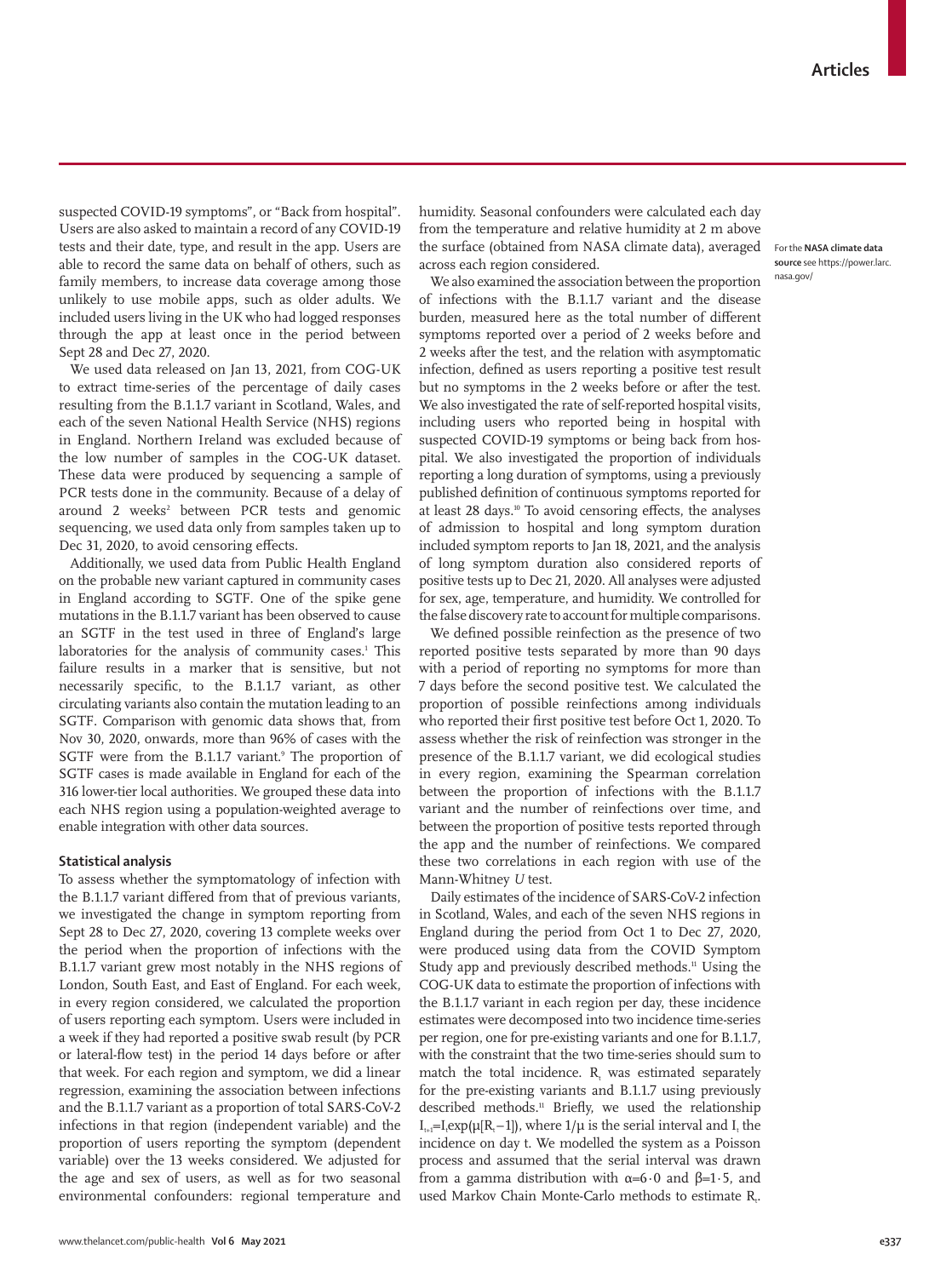|                                                                                                                                                                                                                                                                                                                                                                                                                                                                           | Overall         | <b>Tested</b>   | Tested positive* | Signed up healthy, with<br>reporting around<br>positive test |
|---------------------------------------------------------------------------------------------------------------------------------------------------------------------------------------------------------------------------------------------------------------------------------------------------------------------------------------------------------------------------------------------------------------------------------------------------------------------------|-----------------|-----------------|------------------|--------------------------------------------------------------|
| <b>Total</b>                                                                                                                                                                                                                                                                                                                                                                                                                                                              |                 |                 |                  |                                                              |
| Users                                                                                                                                                                                                                                                                                                                                                                                                                                                                     | 1767914         | 497989          | 55192            | 40463                                                        |
| Daily reports <sup>†</sup>                                                                                                                                                                                                                                                                                                                                                                                                                                                | 65613697        | 19154601        | 1514244          | 1497061                                                      |
| Age, years                                                                                                                                                                                                                                                                                                                                                                                                                                                                |                 |                 |                  |                                                              |
| Mean (SD)                                                                                                                                                                                                                                                                                                                                                                                                                                                                 | 48.4(19.3)      | 46.06(17.8)     | 42.1(16.8)       | 42.9(17.0)                                                   |
| $\leq 18$                                                                                                                                                                                                                                                                                                                                                                                                                                                                 | 163112 (9.2%)   | 40717 (8.2%)    | 5468 (9.9%)      | 3874 (9.6%)                                                  |
| 19-64                                                                                                                                                                                                                                                                                                                                                                                                                                                                     | 1234259 (69.8%) | 381900 (76.7%)  | 45149 (81.8%)    | 32 878 (81.3%)                                               |
| $\geq 65$                                                                                                                                                                                                                                                                                                                                                                                                                                                                 | 370543 (21.0%)  | 72741 (14.6%)   | 4367 (7.9%)      | 3600 (8.9%)                                                  |
| Invalid                                                                                                                                                                                                                                                                                                                                                                                                                                                                   | 5576 (0.3%)     | 2631 (0.5%)     | 208 (0.4%)       | 111(0.3%)                                                    |
| Sex                                                                                                                                                                                                                                                                                                                                                                                                                                                                       |                 |                 |                  |                                                              |
| Female                                                                                                                                                                                                                                                                                                                                                                                                                                                                    | 1046074 (59.2%) | 315 875 (63.4%) | 34516 (62.5%)    | 24844 (61.4%)                                                |
| Male                                                                                                                                                                                                                                                                                                                                                                                                                                                                      | 720562 (40.8%)  | 181110 (36.4%)  | 20546 (37.2%)    | 15545 (38.4%)                                                |
| Intersex                                                                                                                                                                                                                                                                                                                                                                                                                                                                  | 79 (<0.1%)      | $21 (-0.1\%)$   | $3(-0.1\%)$      | $3 (-0.1\%)$                                                 |
| Prefer not to say                                                                                                                                                                                                                                                                                                                                                                                                                                                         | 1199 (0.1%)     | 983 (0.2%)      | 127 (0.2%)       | 71 (0.2%)                                                    |
| Region                                                                                                                                                                                                                                                                                                                                                                                                                                                                    |                 |                 |                  |                                                              |
| South East                                                                                                                                                                                                                                                                                                                                                                                                                                                                | 342 881 (19-4%) | 97143 (19.5%)   | 8762 (15.9%)     | 6555 (16.2%)                                                 |
| East of England                                                                                                                                                                                                                                                                                                                                                                                                                                                           | 196063 (11.1%)  | 57 680 (11.6%)  | 5373 (9.7%)      | 4037 (10%)                                                   |
| London                                                                                                                                                                                                                                                                                                                                                                                                                                                                    | 227004 (12.8%)  | 81940 (16.5%)   | 9733 (17.6%)     | 7384 (18.2%)                                                 |
| Midlands                                                                                                                                                                                                                                                                                                                                                                                                                                                                  | 198 350 (11.2%) | 57582 (11.6%)   | 6695 (12.1%)     | 4756 (11.8%)                                                 |
| North East and Yorkshire                                                                                                                                                                                                                                                                                                                                                                                                                                                  | 156 999 (8.9%)  | 42 986 (8.6%)   | 5292 (9.6%)      | 3744 (9.3%)                                                  |
| North West                                                                                                                                                                                                                                                                                                                                                                                                                                                                | 123 201 (7%)    | 45156 (9.1%)    | 6180 (11.2%)     | 4399 (10.9%)                                                 |
| South West                                                                                                                                                                                                                                                                                                                                                                                                                                                                | 186372 (10.5%)  | 46780 (9.4%)    | 3685 (6.7%)      | 2637 (6.5%)                                                  |
| Scotland                                                                                                                                                                                                                                                                                                                                                                                                                                                                  | 87263 (4.9%)    | 13793 (2.8%)    | 1589 (2.9%)      | 1049 (2.6%)                                                  |
| Wales                                                                                                                                                                                                                                                                                                                                                                                                                                                                     | 828 86 (4.7%)   | 16471 (3.3%)    | 3092 (5.6%)      | 2359 (5.8%)                                                  |
| Not known                                                                                                                                                                                                                                                                                                                                                                                                                                                                 | 165164 (9.3%)   | 38458 (7.7%)    | 4638 (8.4%)      | 3543 (8.8%)                                                  |
| Data are n or n (%) unless otherwise specified. Invalid age refers to ages <1 or >100, which were usually caused by incorrect entries (eq, confusing the date of birth field with<br>age). *There could be more than one test per individual as the overall number contains failed tests and unknown results. †Reports logged between Sept 28 and Dec 27, 2020;<br>for some analyses we took further reports from an extended period from Sept 14, 2020, to Jan 18, 2021. |                 |                 |                  |                                                              |

*Table:* **Characteristics of COVID Symptom Study app users active between Sept 28 and Dec 27, 2020**

We compared both multiplicative and additive differences of the new and old  $R_t$  values for days when the proportion of infections with the B.1.1.7 variant in a region was greater than 3%. Although data were not available for the proportion of infections with the B.1.1.7 variant in January, 2021, we also computed total incidence and R from Oct 1, 2020, to Jan 16, 2021, to see how they changed during the national lockdown in England.

## **Role of the funding source**

Zoe Global developed the app for data collection. The funders of the study had no role in the study design, data collection, data analysis, data interpretation, or writing of the report.

## **Results**

From March 24 to Dec 27, 2020, 4327245 participants from the UK signed up to use the COVID Symptom Study app. We excluded users living in Northern Ireland because of the low number of users who signed up (38976 users), as well as 383352 users without information on sex, and 2175979 who had not logged responses in the app between Sept 28 and Dec 27, 2020, leaving a total of 1767914 users. From Sept 28 to Dec 27, these users collectively recorded 65613697 logs in the app. In the same period, 497989 users reported a swab test, of whom 55192 reported a positive test, and we investigated the symptom reports of the 36920 of those with a positive test whose region was known and who reported as healthy on app sign-up. The table shows the demographic data for the cohort studied.

Between Sept 27 and Dec 31, 2020, 98170 sequences were made available by COG-UK, corresponding to 4·4% of the 2207476 cases recorded during this period.12 16224 (16·5%) sequences were of variant B.1.1.7. Considering the mean of the rolling average across December, 2020, the three regions with the largest proportion of infections with the B.1.1.7 variant were the South East, London, and East of England. The three regions with the lowest proportion were Wales, the North East and Yorkshire, and the North West. SGTF data were made available in England on a weekly basis from Nov 10 to Dec 29, 2020. Of the 700590 cases reported during this period, 295404 (42·2%) caused an SGTF. Examining the COG-UK data from England in the same period, we found 14074 (34·6%) of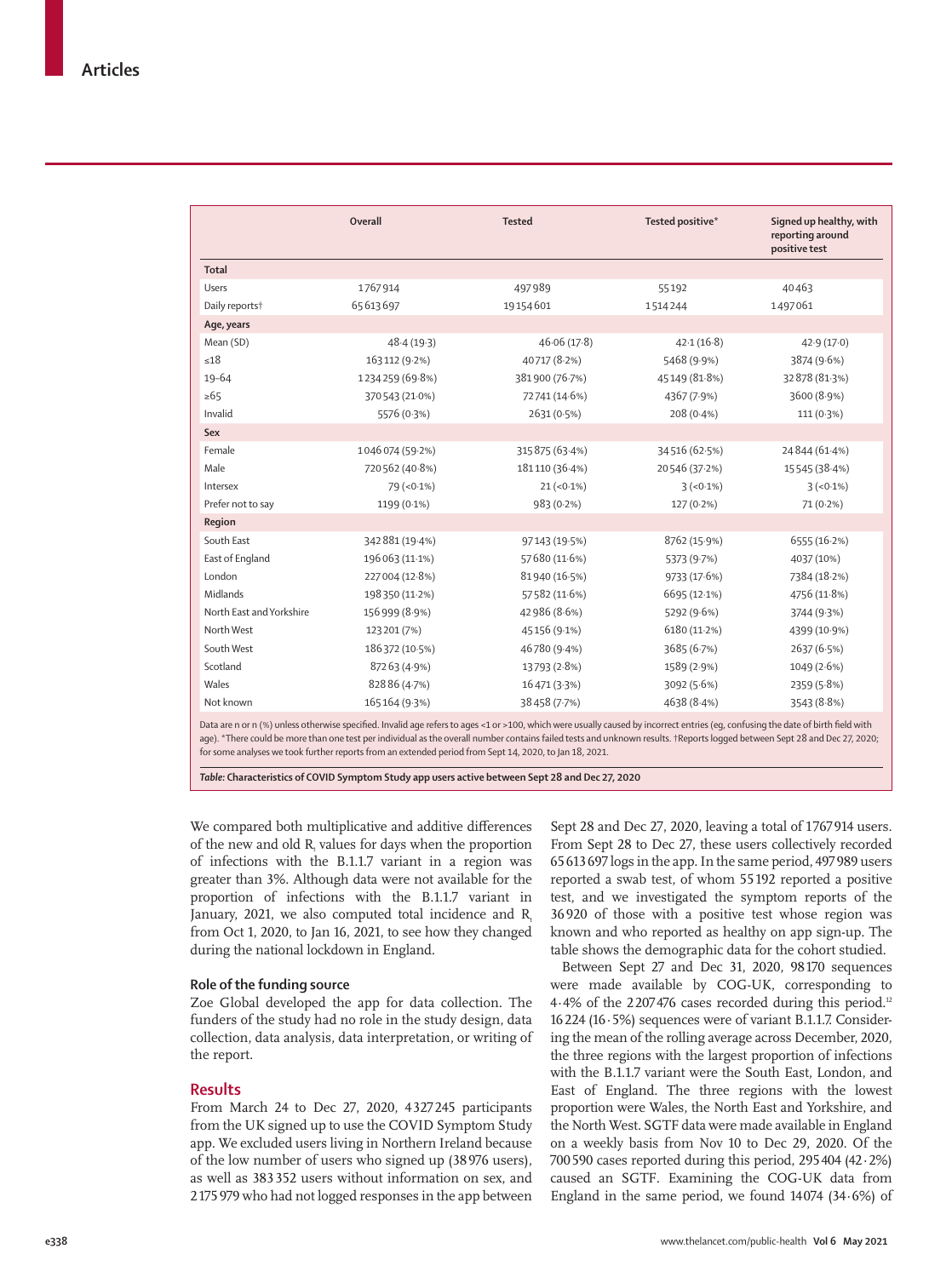

*Figure 1:* **Presence of the B.1.1.7 variant by region in the UK from Sept 27 to Dec 31, 2020, measured using COG-UK genomic surveillance data and SGTF data** Grey bars indicate the daily number of samples of positive cases available in the COG-UK data. SGTF data were not available for Scotland or Wales. COG-UK=COVID-19 Genomics UK Consortium. SGTF=spike-gene target failure.

40648 cases to be caused by the B.1.1.7 variant. The difference is in part attributable to the SGTF being a non-specific marker of B.1.1.7: according to Public Health England,<sup>2</sup> in the week of Nov 9–15, 79% of cases with an SGTF were due to B.1.1.7, and from Nov 30 at least 96% of cases with an SGTF were caused by the B.1.1.7 variant. Figure 1 shows the increase in the proportion of infections with the B.1.1.7 variant over time in regions of the UK, using the COG-UK and SGTF data.

Analysis of the variation in symptom occurrence over time showed no qualitative change in the proportion of users reporting each symptom with an increasing proportion of infections with the B.1.1.7 variant (figure 2; appendix p 2). Linear regression (both unadjusted and adjusted for participant age and sex, and regional temperature and humidity) did not show evidence of an association between the proportion of infections with the B.1.1.7 variant and symptoms reported, after controlling for the false discovery rate (appendix p 6).

Visual inspection of the total number of symptoms reported, asymptomatic infections, self-reported hospital visits, and instances of long symptom duration over time suggested no change in any of these outcomes with an increasing proportion of infections with the B.1.1.7 variant (appendix pp 3–4). When correcting for mean age, sex, and ambient temperature and humidity, there was no evidence of an association between the proportion of infections with the B.1.1.7 variant and the number of symptoms reported over a 4-week period, the number of admissions to hospital, long symptom duration, or the proportion of asymptomatic cases (appendix p 8).

We identified 304 individuals who reported two positive tests separated by an interval of at least 90 days. Among these individuals, symptom reporting allowed us to identify 249 users for whom there was a period of at least 7 symptom-free days in between positive tests, accounting for 0·7% (95% CI 0·6–0·8) of the 36509 individuals who reported a positive swab test before Oct 1, 2020. Daily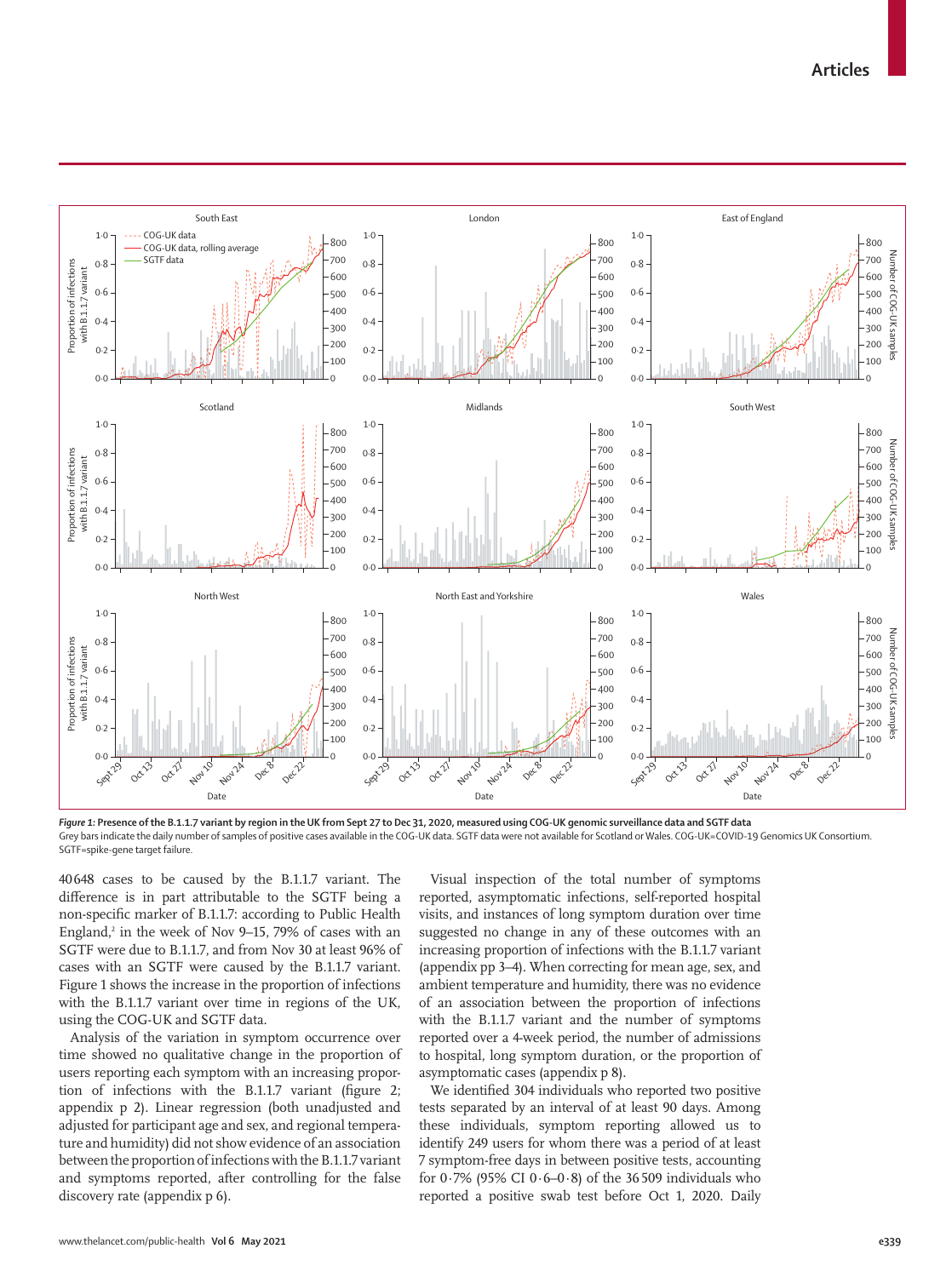

*Figure 2:* **Regional plots of the frequency of reporting of each symptom in users reporting positive test results over time from Sept 28 to Dec 27, 2020** Symptom occurrence per 1-week window is shown smoothed over three timepoints as a function of time. The drop in reporting of fever in early November was caused by a change in the wording of the question; this wording was subsequently reverted a week later.

reports were available in the periods around both positive tests for 173 of those 249 users. There was no difference in reinfection reporting rates across the different NHS regions  $(p=0.11;$  appendix p 9). Figure 3 shows the evolution in the number of possible reinfections along with reported positive cases and the proportion of infections with the B.1.1.7 variant. For all regions except Scotland (which had a low number of app users), reinfection occurrences were more positively correlated with the overall regional rise in cases  $(r_s=0.56$  to  $0.69$  for South East, London, and East of England) than the regional rise in the proportion of infections with the B.1.1.7 variant  $(r<sub>s</sub>=0.38$  to 0.56 for South East, London, and East of England; appendix p 9).

Comparison of bootstrapped median values of these correlations using the Mann-Whitney *U* test showed the differences in correlation within each region were significant ( $p<0.001$ ; appendix p 10).

When assessing the incidence and  $R_t$  for pre-existing variants and the B.1.1.7 variant in the three regions in England with the highest proportion of infections with the B.1.1.7 variant, the  $R_t$  of the B.1.1.7 variant was consistently greater than that of other variants (figure 4). The mean additive increase in  $R_t$  for the B.1.1.7 variant was  $0.34$ (95% CI  $0.02-0.66$ ), and the mean multiplicative increase was  $1.35$  ( $1.02-1.69$ ). England exited its second national lockdown on Dec 2, 2020, leading to a change in behaviour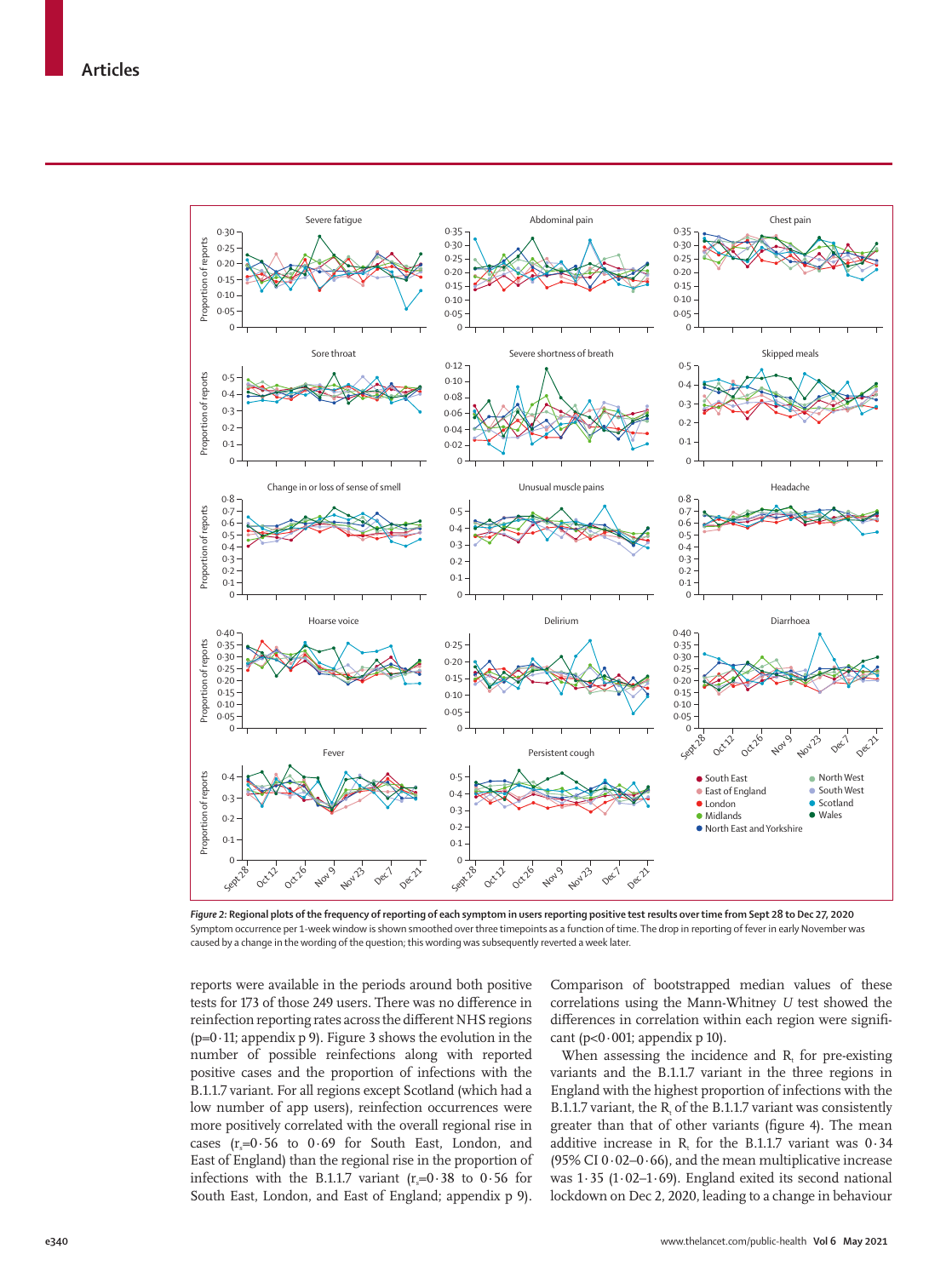

*Figure 3:* **Number of reports of possible reinfection by region from Sept 28 to Dec 27, 2020**

Bars indicate the number of reports of possible reinfection each week, plotted by the date of the second infection. Lines show the total number of positive tests reported through the COVID Symptom Study app and the proportion of infections with the B.1.1.7 variant for the same period.

and R. When considering only the period after the end of the second lockdown, we found a mean additive increase in  $R_t$  of 0.28 (0.01–0.61) and a mean multiplicative increase of 1·28 (1·02–1·61) for the B.1.1.7 variant. Conducting the same analysis using SGTF data, limited to the period after Dec 1, 2020, when at least 95% of all SGTF cases were attributable to B.1.1.7, we found the  $R_{i}$  of the B.1.1.7 variant to have a mean additive increase of 0·26 (0 $\cdot$ 15–0 $\cdot$ 37) and a mean multiplicative increase of 1 $\cdot$ 25 (1·17–1·34; appendix p 5). These data were provided weekly, and linear interpolation was used to obtain daily estimates, leading to smoother estimates for variantspecific incidence and  $\rm R_{t}$ .

On Dec 19, 2020, London and much of the South East and East of England were placed under Tier 4 restrictions, enforcing stricter rules for physical distancing and decreased human-to-human contact that stopped short of nationwide measures. On Jan 5, 2021, the whole of England was placed in national lockdown. In January, the proportion of infections with the B.1.1.7 variant in London, the South East, and the East of England (these three regions had the largest proportion of infections with the B.1.1.7 variant in England) was at least 80%, assuming the proportion had not decreased from the end of December.  $R_t$  fell to around 0.8 in all three of these regions during the national lockdown (figure 5). An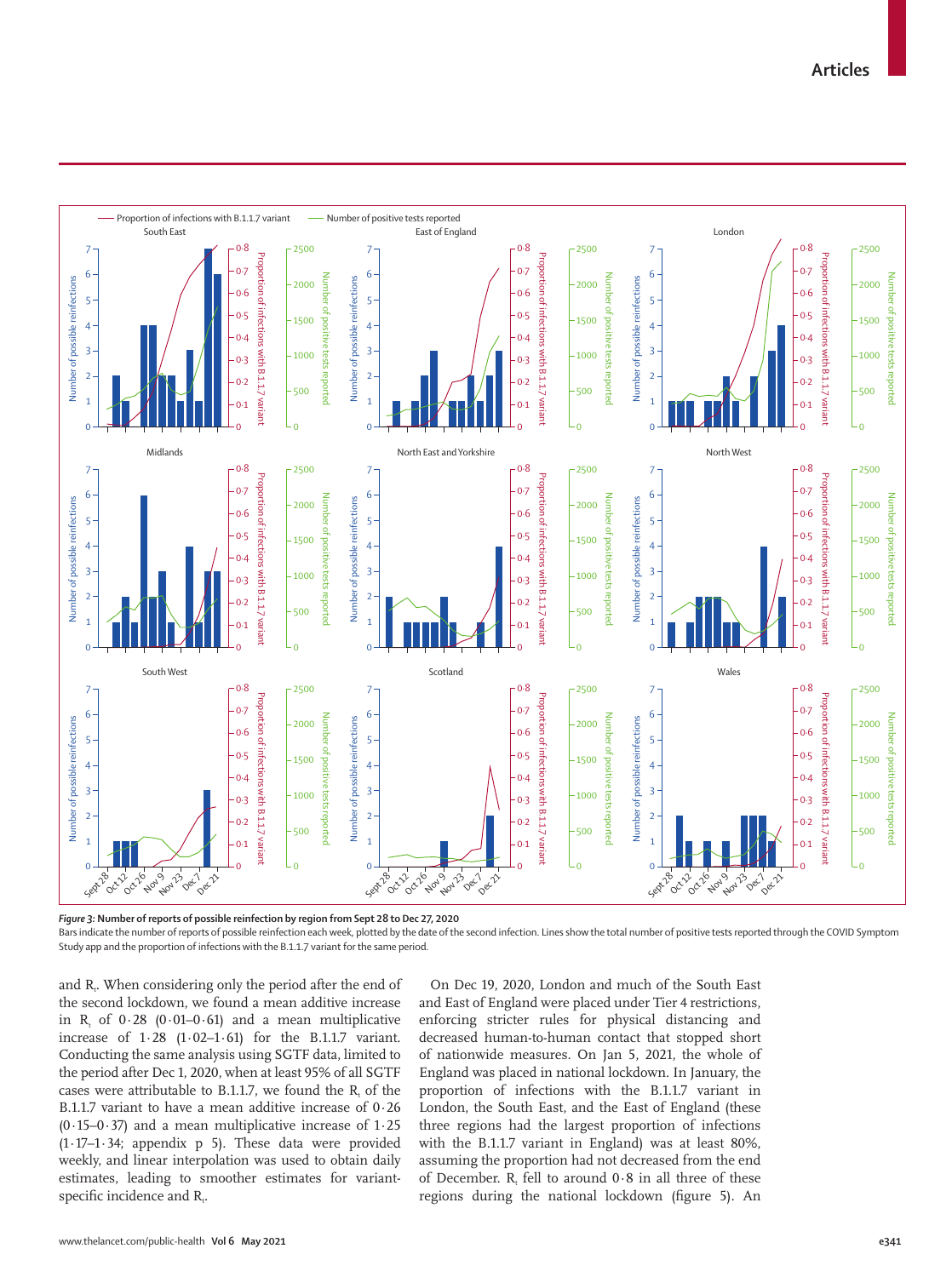

Figure 4: Total case numbers and R<sub>t</sub> for pre-existing variants and B.1.1.7, and ratio between these R<sub>t</sub> values, from Sept 28 to Dec 27, 2020 Data are shown for the three regions in England with the highest proportion of infections with the B.1.1.7 variant.  $R_i$ =effective reproduction number.

extended plot including Scotland, Wales, and all regions in England, is shown in the appendix (p 7).

## **Discussion**

Using data collected through community reporting of symptoms and tests via the COVID Symptom Study app, we did an ecological study to investigate whether the appearance of the B.1.1.7 variant, first detected in a sample from England in September, 2020, was associated with differences in symptoms, disease duration, admission to hospital, asymptomatic infection, risk of reinfection, and transmissibility for users reporting a positive test result between Sept 28 and Dec 27, 2020. We did not find associations between the proportion of infections with the B.1.1.7 variant and the type of symptoms reported by our app users. We also did not find evidence for any change associated with the B.1.1.7 variant in the total number of symptoms reported by individuals, nor in the proportion of individuals with a long disease duration, defined as recording symptoms for more than 28 days without a break of more than 7 days. The proportion of users with asymptomatic disease did not significantly change as the B.1.1.7 variant increased in prevalence, in agreement with other studies on the subject.13 We also found no changes in admissions to hospital; however, other reports have shown that the B.1.1.7 variant increases rates of admission to hospital.<sup>6</sup>

Limitations to the assessments of the proportions of asymptomatic cases and admission to hospital should be noted: most of our users get tested only when they have symptoms, so relatively few asymptomatic infections are recorded, and the self-reported nature of our data on admission to hospital means we are likely to miss more severe hospitalised cases, when the individual is unlikely to self-report. There is also evidence that infection with the B.1.1.7 variant is associated with increased risk of mortality,<sup>6</sup> and our data do not allow us to assess this.

A report from the COVID-19 Infection Survey, conducted by the UK Office for National Statistics, showed that individuals infected with the B.1.1.7 variant were more likely to report a cough, sore throat, fatigue, myalgia, and fever in the 7 days preceding the test, and less likely to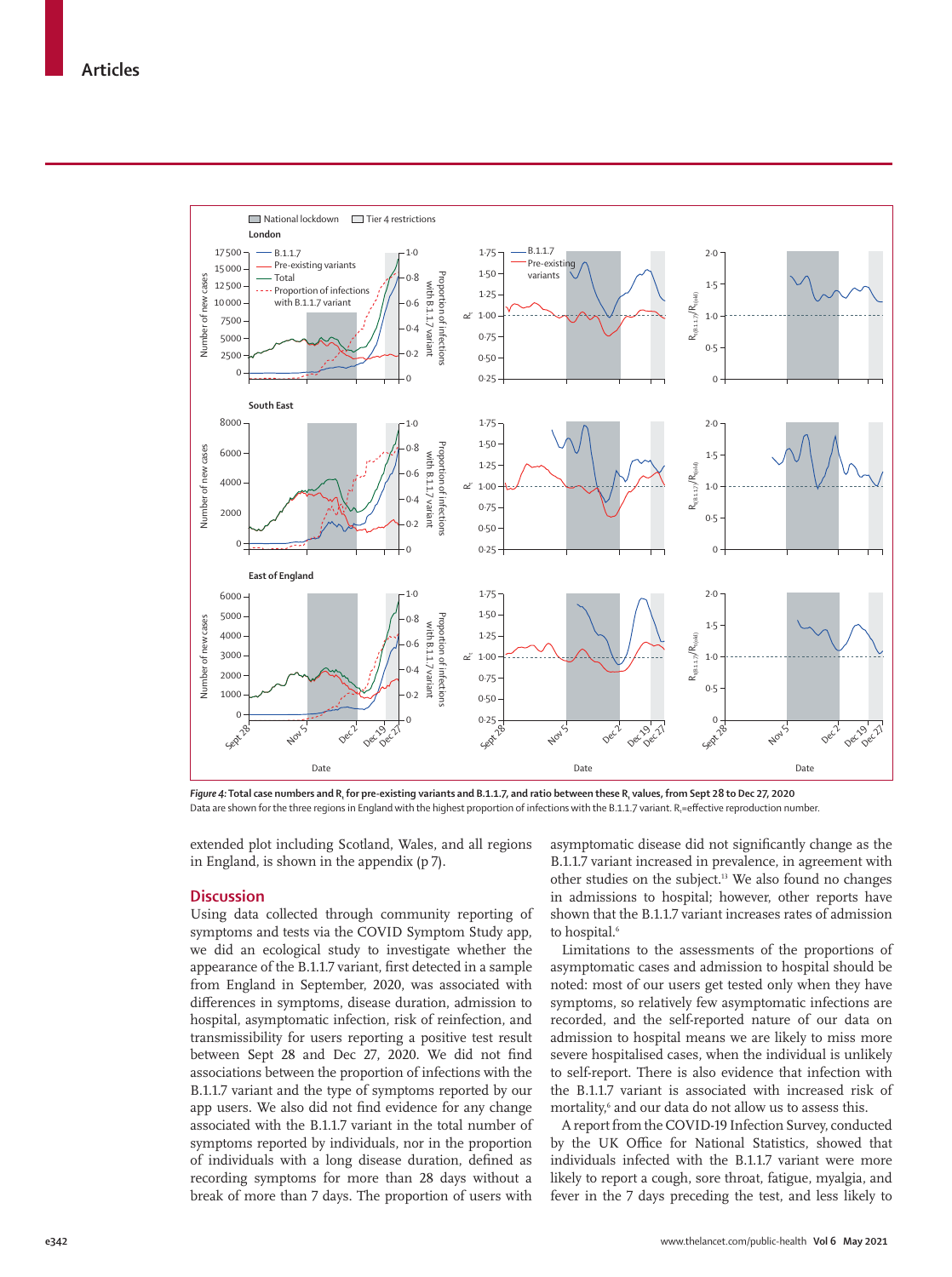

Figure 5: Total case numbers and R<sub>i</sub> from Oct 15, 2020, to Jan 16, 2021, capturing the third national lockdown beginning Jan 5, 2021 Data are shown for the three regions in England with the highest proportion of infections with the B.1.1.7 variant in December, 2020. R<sub>i</sub>=effective reproduction number.

report a loss of taste or smell.<sup>14</sup> It is not clear whether this report adjusted for age, sex, and environmental factors, although we found that adjustment for these factors did not affect the results of our analysis (appendix p 6). The discrepancy between our results and those of the COVID-19 Infection Survey might be explained by sampling at different points in the disease course. Our participants predominantly sought testing at symptom onset, whereas the design of the COVID-19 Infection Survey means that the tests could have been administered to the participants at any point during the disease course. The B.1.1.7 variant has been shown to cause longer infections,<sup>15</sup> which means that symptom reports from COVID-19 Infection Survey participants infected with the B.1.1.7 variant might have been recorded later in the disease course than those infected with other variants, causing apparent differences. The periods considered also differed: we considered symptoms reported 2 weeks before and 2 weeks after the positive test result, in contrast to the 1 week before the positive test considered by the COVID-19 Infection Survey. Further opportunities to study symptoms associated with infection with the B.1.1.7 variant in different contexts are required to provide definitive answers.

We observed, among 249 potential cases, a very low prevalence of possible reinfection (0·7% [95% CI  $0.6-0.8$ ]), consistent with another study of 6614 healthcare workers who had previously tested positive for COVID-19, in which 44 (0 $\cdot$  66%) possible reinfections were identified.<sup>16</sup> Our reinfection rate did not vary across regions or time, which is consistent with the hypothesis that reinfection is no more likely in the context of the B.1.1.7 variant. This might mean that, if adequate immunity is built during the first infection, it might be sufficient to protect against reinfection in the presence of the B.1.1.7 variant. Ultimately, this is a positive sign that the immunity built through vaccination against pre-existing variants could also be effective against the B.1.1.7 variant. This finding is in line with initial, laboratory-based studies of the efficacy of vaccines designed for pre-existing variants against this newer variant.<sup>17-19</sup>

We found an increase in  $R_t$  associated with the B.1.1.7 variant. There was a mean multiplicative increase in  $R_i$  of 1 $\cdot$  35 (95% 1 $\cdot$  02–1 $\cdot$  69), which is similar to estimates from Volz and colleagues,<sup>5</sup> who estimated an increase in  $R_t$  of 1 $\cdot$ 5–2 $\cdot$ 0; Davies and colleagues,<sup>4</sup> who estimated an increase in transmissibility of 1·43–1·90 (95% CI  $1.38-2.30$ ); and Walker and colleagues, $13$  who found an increase in growth rate that corresponded to a transmissibility increase of 1·33 (95% CI 1·21–1·53) assuming a generation time of 4.7 days.<sup>20</sup> These increases in transmissibility have worrying implications for the ability of lockdown measures to control spread of the B.1.1.7 variant, given that  $R_1$  was estimated to be  $0.7-0.9$  during the first national lockdown in England.<sup>21</sup> However, we found R, to be around 0·8 in the three regions in England in which at least 80% of infections were likely to be due to the B.1.1.7 variant during the national lockdown beginning on Jan 5, 2021. There are several potential explanations for this finding. Adherence to this lockdown could have been greater than in previous lockdowns, helping to reduce  $R_{i}$ . The true increase in transmissibility might also be at the lower end of the available estimates, or it is possible that the increase in transmissibility estimated outside lockdown cannot be extrapolated to lockdown, perhaps because of the B.1.1.7 variant responding differently to lockdown measures than pre-existing variants. Another possible explanation is that there is now sufficient community immunity to reduce  $R_{t}$  further than in previous lockdowns. One serology study estimated that, from Dec 21, 2020, to Jan 18, 2021, 15·3% (95% CI 14·7–15·9) of individuals in England would have tested positive for COVID-19 antibodies.<sup>22</sup> Many countries have now detected infections with the B.1.1.7 variant, and work to better understand the factors that helped to suppress its spread in the UK will help other countries to formulate their public health responses.<sup>23</sup>

Our study has several strengths. The large, longitudinal nature of the COVID Symptom Study data, with good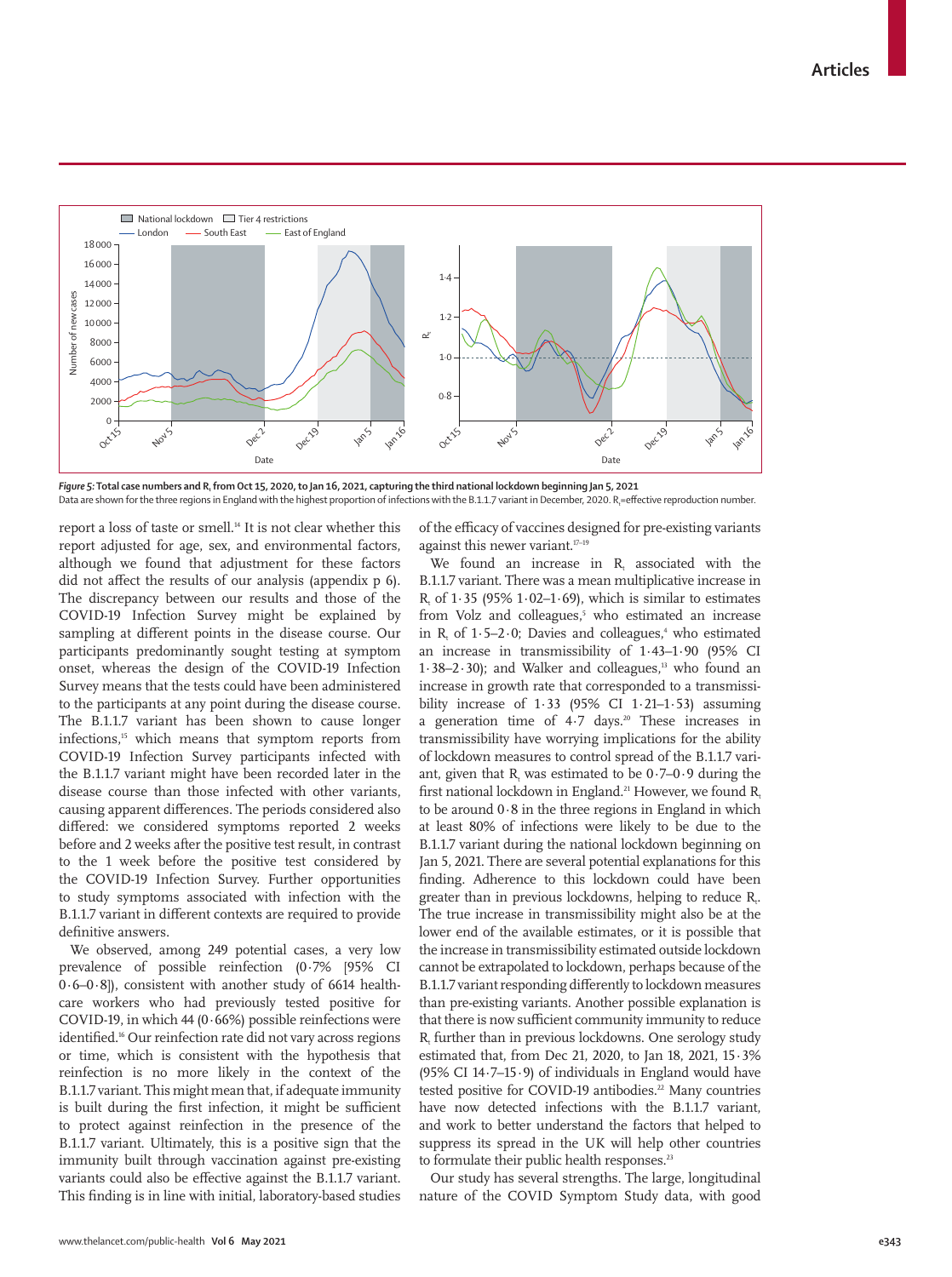coverage of the UK population, provides a unique opportunity to study potential changes in symptomatology and disease duration. The ability to match tests and symptom reports over long periods also allows us to measure possible reinfection rates. Our data also offer the ability to provide a valuable complementary measure to existing measurements of the increased transmissibility of the B.1.1.7 variant: we were able to use real-time, representative incidence estimates to measure  $R_{\nu}$ , whereas other studies have relied on deaths and admissions to hospital, which are lagged, or community case numbers, which do not reflect true infection numbers.

We acknowledge several limitations to this study. First, as we had no information on the variant causing individual positive infections reported through the app, we did an ecological study, assessing the association between the proportion of infections with the B.1.1.7 variant and population-level measures. This design does not allow for causal interpretation of the effect of the B.1.1.7 variant on the measures we investigate. Our work assumes that all non-B.1.1.7 variants in circulation at the time of study give rise to the same range of symptoms and immune response, and have the same transmissibility. Genomic surveillance has detected a very low number of non-B.1.1.7 variants of concern in circulation,<sup>24</sup> supporting the validity of this assumption, but it cannot be ruled out that other variants with different characteristics are circulating undetected.

Second, data obtained from participatory digital platforms have well documented<sup>25</sup> biases in demographics. Although we were able to correct for some of these factors, such as age and sex, in our analysis, others are more difficult to characterise and correct for. For example, respondents signing up to a participatory platform such as the COVID Symptom Study app are likely to be more interested in health and COVID-19 than the wider population, and might exhibit different behaviours. Participatory studies might also suffer from ascertainment or collider bias.26 Self-report also carries the risk of data input errors, although the design of the app seeks to minimise this; for example, each time a user submits a log in the app, they are shown the full history of their test results and are given the option to amend incorrect entries. Previous publications from our group have found that population-level estimates of disease prevalence from our app triangulate well with those obtained from studies designed to be representative of the population.<sup>11</sup>

Another limitation was that we assumed that testing positive for SARS-CoV-2 infection after an interval of 90 days with at least a 7-day period with an absence of symptoms is consistent with reinfection. Repeated positive testing has been reported shortly after hospital discharge, $^{27}$  with PCR positivity detected up to 28 days after symptom resolution. Although the chosen cutoff of 90 days between two positive tests is unlikely to be due to prolonged PCR positivity, this cannot be ruled out; however, this would probably only affect a small number

of cases. Viral sequencing of the two infections would ideally be used to confirm reinfection.

Finally, despite correcting for changes in temperature and humidity, comparisons in symptoms were made over time, and seasonal effects (including effects on symptoms) might not have been fully taken into account.<sup>28</sup>

In summary, after examining the effect of the proportion of infections with the SARS-CoV-2 B.1.1.7 variant on COVID-19 symptoms, disease course, rates of reinfection, and transmissibility in the UK, we found no change in symptoms or their duration. Reinfections were rare (0·7% of app users) and there was no evidence of increased reinfection rates associated with the prevalence of the B.1.1.7 variant. We found an increase in  $R$ , for the  $B.1.1.7$  variant, but  $R_t$  fell below 1 during lockdown, even in regions with very high (>80%) proportions of infections with the B.1.1.7 variant.

#### **Contributors**

MSG, CHS, ATC, JW, TDS, CJS, and SO contributed to study concept and design. CHS, AM, BM, DAD, LHN, LP, SS, CH, JC, The COG-UK Consortium, ATC, JW, TDS, CJS, and SO contributed to acquisition of data. MSG, CHS, AM, and TV contributed to data analysis and verified the underlying data. MSG and CHS contributed to initial drafting of the manuscript. All authors contributed to interpretation of data and critical revision of the manuscript. ATC, CJS, TDS, and SO contributed to study supervision. All authors had full access to all the data in the study and had final responsibility for the decision to submit for publication.

#### **Declaration of interests**

AM, LP, SS, JC, CH, and JW are employees of Zoe Global. TDS is a consultant for Zoe Global. DAD and ATC previously served as investigators on a clinical trial of diet and lifestyle using a separate smartphone app supported by Zoe Global. ATC reports grants from the Massachusetts Consortium on Pathogen Readiness during the conduct of the study; and personal fees from Pfizer, Boehringer Ingelheim, and Bayer Pharma outside the submitted work. DAD reports grants from the US National Institutes of Health, the Massachusetts Consortium on Pathogen Readiness, and the American Gastroenterological Association during the conduct of the study. All other authors declare no competing interests.

### **Data sharing**

Data collected in the COVID Symptom Study smartphone app are being shared with other health researchers through the UK NHS-funded Health Data Research UK and Secure Anonymised Information Linkage consortium, housed in the UK Secure Research Platform (Swansea, UK). Anonymised data are available to be shared with researchers according to their protocols in the public interest (https://web.www. healthdatagateway.org/dataset/fddcb382-3051-4394-8436-b92295f14259). US investigators are encouraged to coordinate data requests through the Coronavirus Pandemic Epidemiology Consortium (https://www. monganinstitute.org/cope-consortium).

#### **Acknowledgments**

Zoe Global provided in-kind support for all aspects of building, running, and supporting the app and service to all users worldwide. COG-UK is supported by funding from the Medical Research Council (MRC) part of UK Research & Innovation (UKRI), the UK National Institute for Health Research (NIHR), and Genome Research (operating as the Wellcome Sanger Institute). Financial support for this study was provided by the NIHR-funded Biomedical Research Centre based at Guy's and St Thomas' NHS Foundation Trust. Investigators also received financial support from the Wellcome Trust (212904/Z/18/Z, WT203148/Z/16/Z), the MRC and British Heart Foundation (MR/M016560/1), Alzheimer's Society, EU, NIHR, Chronic Disease Research Foundation, and the NIHR-funded BioResource, Clinical Research Facility, and Biomedical Research Centre based at Guy's and St Thomas' NHS Foundation Trust in partnership with Kings College London, the UKRI London Medical